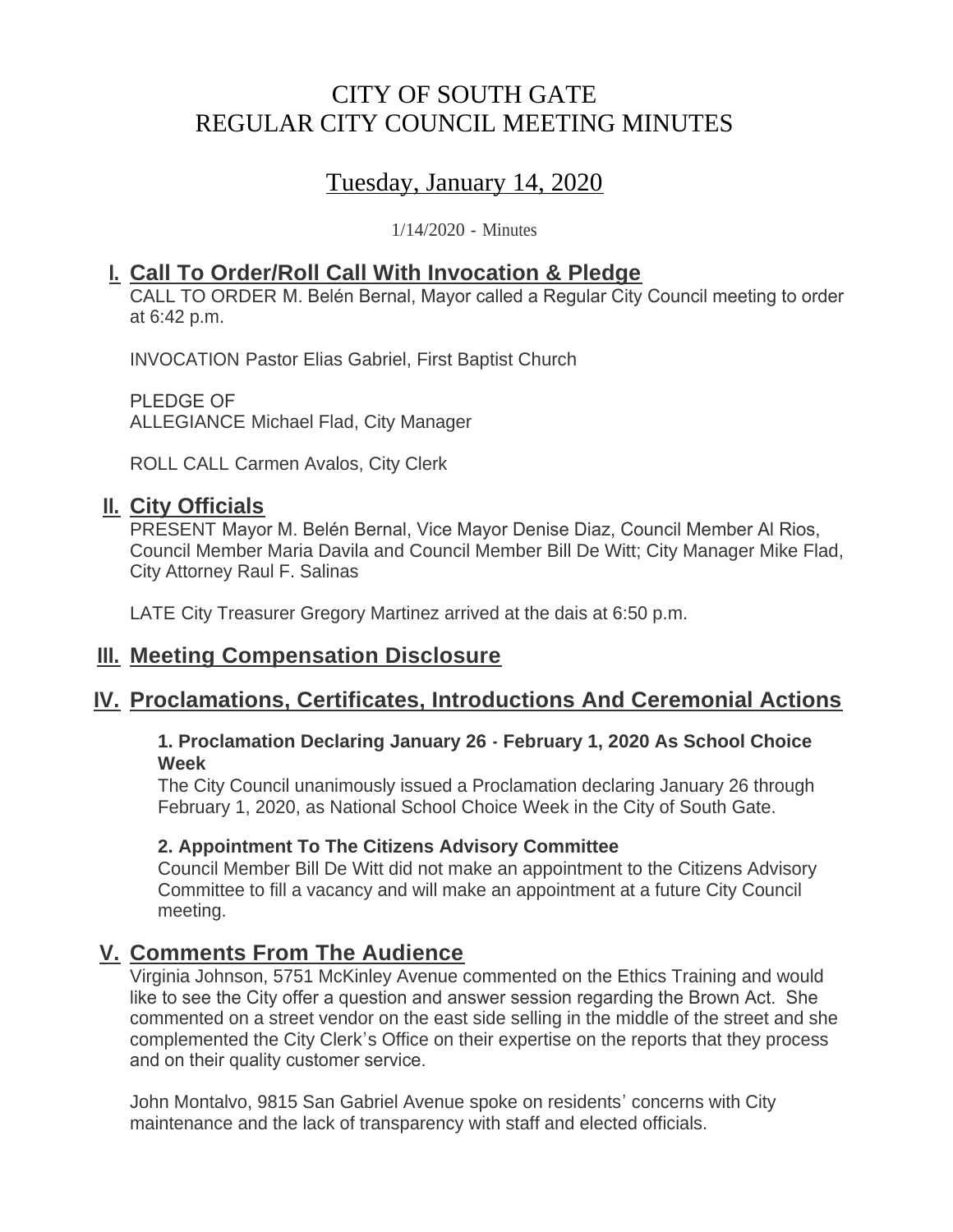Darlene, resident, feels that the members of Council should not vote on issues where they have received contributions from consultants or members of the public that relate to those issues.

Melissa, 10316 Hunt Avenue, reported concerns that she has noticed while walking around South Gate.

Cesar, 9215 Hildreth Avenue, stated that he received a violation for not having a lawn and believes that he shouldn't receive a violation when the City cannot keep their parks in working order.

Greg Martinez, brought a video with support audio from the Los Angeles Times reporting on Movie Night at the Park and the sales of concessions by the JAA. He is concerned about the contract between the City and the JAA and wants to know where the money is going.

Nick Godoy, 8611 San Gabriel Avenue spoke on traffic, parking and sweeping issues in his neighborhood.

# **Reports And Comments From City Officials VI.**

Joe Perez, Director of Community Development, reminded everyone that the Chamber of Commerce is conducting a grand opening event at the new Goodwill Store and the homeless count will be Wednesday, January 22nd. Volunteers are needed.

Randy Davis, Chief of Police, recapped the Delta Jet fuel incident that happened today.

Mike Flad, City Manager, reported on his trip to Sacramento to attend the League of California Contract Cities Legislative Service Tour.

Greg Martinez, City Treasurer invited everyone to attend to volunteer for the homeless count on Wednesday, January 22nd. He also spoke on a local business that was affected by fraud by taking a picture of a check and placing it into an account.

Carmen Avalos, City Clerk updated everyone on the status of upcoming elections. The City has received confirmation of two vote centers and reminded candidates on the placement of campaign signs.

Council Member De Witt attended a South Coast AQMD meeting that focused on pollution issues in the southeast area. He requested that staff bring a report to the Council that focuses on the volunteer groups. He feels that Mr. Martinez has brought this issue to the attention of the City at three meetings and believes it needs to be addressed.

Council Member Rios was part of a meeting with Assembly Member Rendon and Senator Lena Gonzalez about the upcoming census. He also provided an update on METRO and aligning the bus routes. Last week Council Member Rios and the Mayor met with the Chief and other law enforcement agencies to discuss the homeless problem along the railroad tracks.

Council Member Davila also attended the METRO meeting regarding the aligning of the bus routes.

Vice Mayor Diaz attended the South Coast AQMD and spoke about the upcoming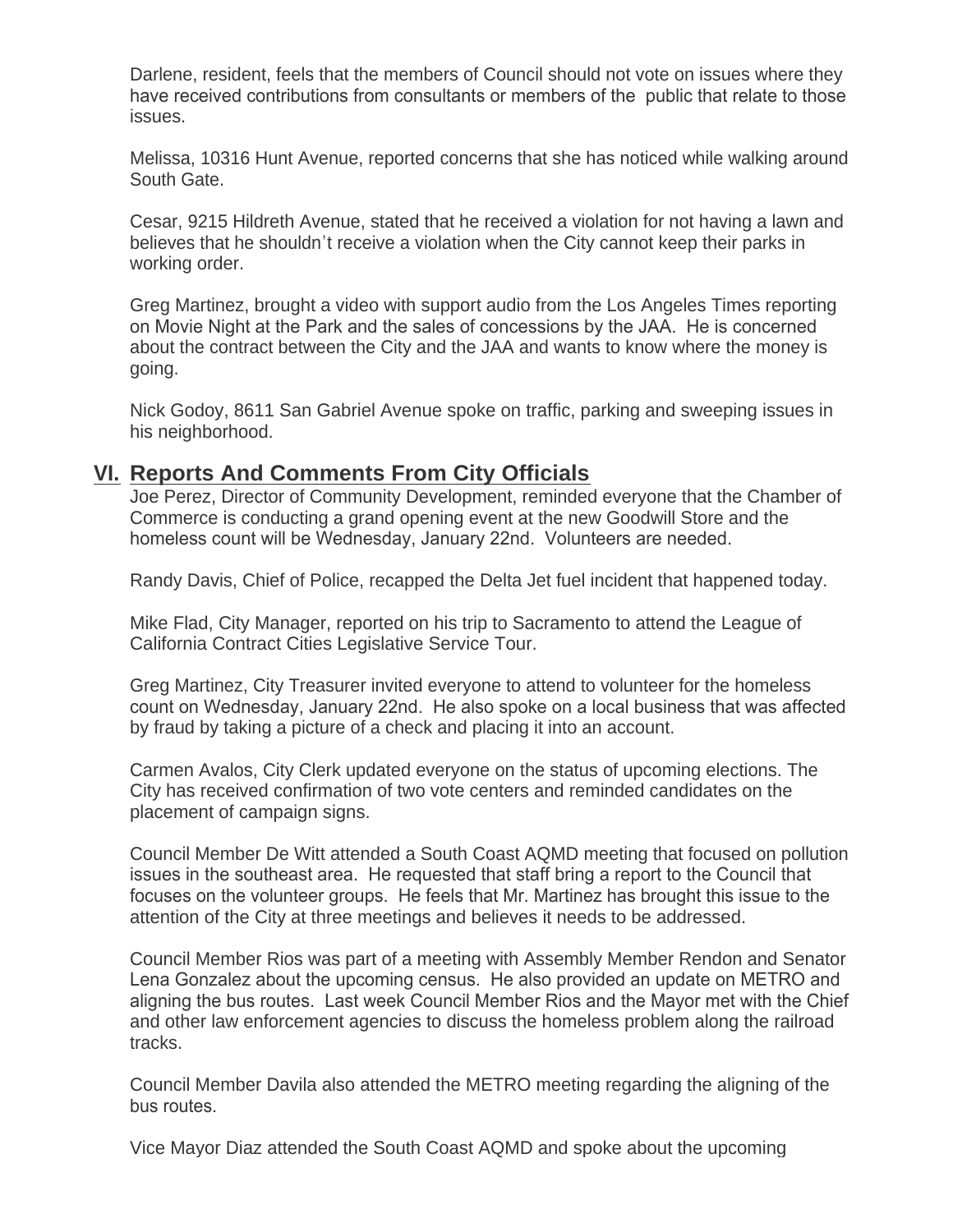Vice Mayor Diaz attended the South Coast AQMD and spoke about the upcoming meetings. She was asked to sit on the board for the Transportation Environmental Equity which is an advisory board for the Strategic Growth Council. The Vice Mayor just came back from a three day retreat with the League of California Cities. She will be going to a three day conference with Vector Control next week. She would like staff to follow up on the fuel issue with Delta and report back and agrees with Mr. De Witt that we need to see the issue with the JAA financial reports brought forward.

Mayor Bernal has been out in the community and speaking with residents. She believes that we need to focus on building equity with fellow agencies and compliance with the rule in place. She encourages everyone to come out to vote at the next election and take place in the upcoming census.

The Mayor attended a few Independent Cities meetings in December as well as one on the 8th. They are preparing for a winter seminar to discuss human trafficking, homelessness and emergency preparedness. The Mayor also attended meeting for the County Sanitation where they discussed food waste co digestion. The process is to take commercial food waste and turn it into a slurry that generates renewable energy.

Lastly, the Mayor said that she realizes that there are plans to bring back the JAA contract specifically the sales at the snack bar. However, she expects that this item is full of the research conducted by the Director of Finance including compliance. One thing we should be aware of is if we do not have a contract with a specific vendor that may open an opportunity to many vendors to come and sell at our parks. We need to decide what it is that we want to see and perhaps open the process out for bids.

### **Consent Calendar Items VII.**

Agenda Items 7, 11 and 12 were unanimously approved by motion of Council Mayor Bernal and seconded by Council Member De Witt. Items 3, 4, 5, 6, 8, 9, and 10 were pulled for separate discussion.

#### **3. Resolution Declaring The City's Intention To Grant A Franchise To Tesoro SoCal Pipeline Company, LLC**

The City Council considered adopting a Resolution declaring the City's intention to grant a five-year franchise renewal to Tesoro SoCal Pipeline Company LLC, a Delaware limited liability company, to lay and use pipes, ditches, flumes, conduits and appurtenances for transmitting and distributing oil or products thereof, for any and all purposes in, along, across, upon and under the public streets, ways, alleys and places, as the same now or may hereafter exist, within the City of South Gate, and scheduling a Public Hearing for February 11, 2020, to consider the introduction of an Ordinance granting the proposed franchise renewal.

Item 3 was removed from the agenda and continued to the City Council Meeting of January 28, 2020.

Mayor Bernal and Council Member Davila were excused from voting on this item due to a conflict of interest with a campaign contribution. Council Member De Witt was excused from voting due to a financial conflict of interest.

City Attorney Salinas recommended continuing this item to the next meeting. He stated that there are processes in affect under the Brown Act where we do need to have a quorum to conduct business. Under these circumstances the law allows us to do random balloting so one member council that has a conflict would be able to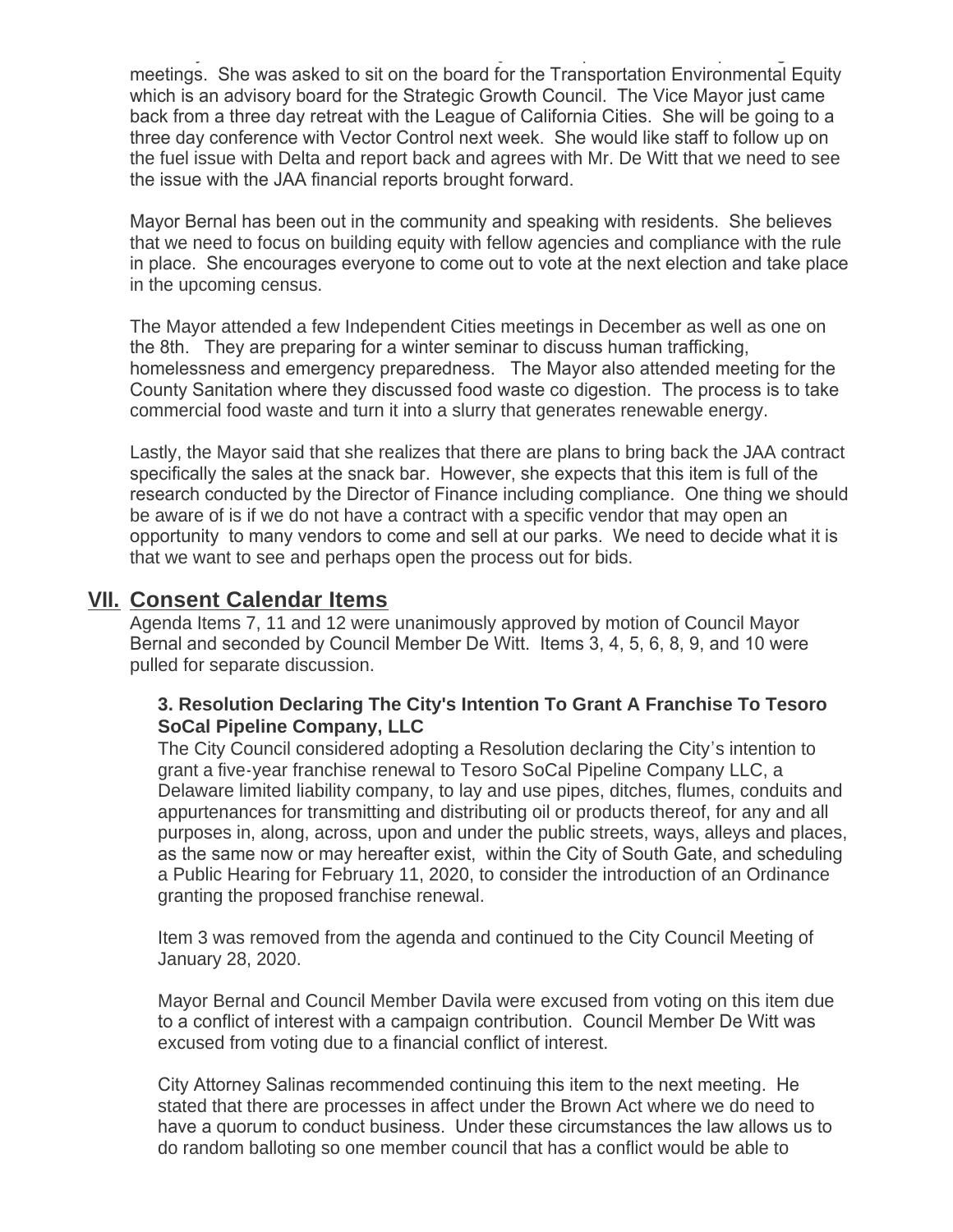do random balloting so one member council that has a conflict would be able to participate under California Law.

#### **4. Resolution Initiating The Annual Proceedings For The Levy Of The Fiscal Year 2020/21 Assessment For The Maintenance District No. 1**

The City Council unanimously adopted Resolution No. 2020-01-CC entitled – A Resolution of the City Council of City of South Gate initiating the annual proceedings for the levy of the Fiscal Year 2020/21 assessments and ordering the preparation of an Engineer's Report for the Street Lighting and Landscaping Maintenance District No. 1 by Council Member Rios and seconded by Mayor Bernal.

#### **5. Resolution Approving And Adopting The HOME And CDBG Policies And Procedures Manuals**

The City Council unanimously adopted Resolution No. 2020-02-CC entitled – A Resolution of the City Council of City of South Gate approving and adopting the HOME Investment Partnerships Program and Community Development Block Grant Program Policies and Procedures Manuals by Council Member De Witt and seconded by Council Member Rios.

#### **6. Amendment No. 3 To Contract No. 3504 With Interwest Consulting Group, Inc., Extending Planning Consulting Services**

The City Council unanimously approved A and B by motion of Council Member Bernal and seconded by Council Member Davila.

a. Approved Amendment No. 3 to Contract No. 3504 with Interwest Consulting Group, Inc., to continue providing Interim Senior Planner consulting services and extending the scope of work to include as needed Interim Assistant Planner consulting services in the amount of \$50,000; and

b. Authorized the Mayor to execute Amendment No. 3 in a form acceptable to the City Attorney.

#### **7. Amendment No. 1 To Contract No. 3531 With Willdan Engineering, Inc., Extending Planning Consulting Services**

The City Council approved A and B during the Consent Calendar.

a. Approved Amendment No. 1 to Contract No. 3531 with Willdan Engineering, Inc., extending the scope of work through and including January 14, 2021, for an additional amount not to exceed \$50,000; and

b. Authorized the Mayor to execute Amendment No. 1 in a form acceptable to the City Attorney.

#### **8. Amendment No. 1 To Contract No. 3554 With Smith Dawson And Andrews, Inc., Mutually Terminating The Contract, And Approving New Agreement Kiley & Associates, LLC**

The City Council unanimously approved A, B, and C by motion of Vice Mayor Diaz and seconded by Council Member Rios.

a. Approved Amendment No. 1 to Contract No. 3554 with Smith Dawson and Andrews, Inc., mutually terminating Contract No. 3554 for Federal Legislative Advocacy Services, retroactively effective January 1, 2020;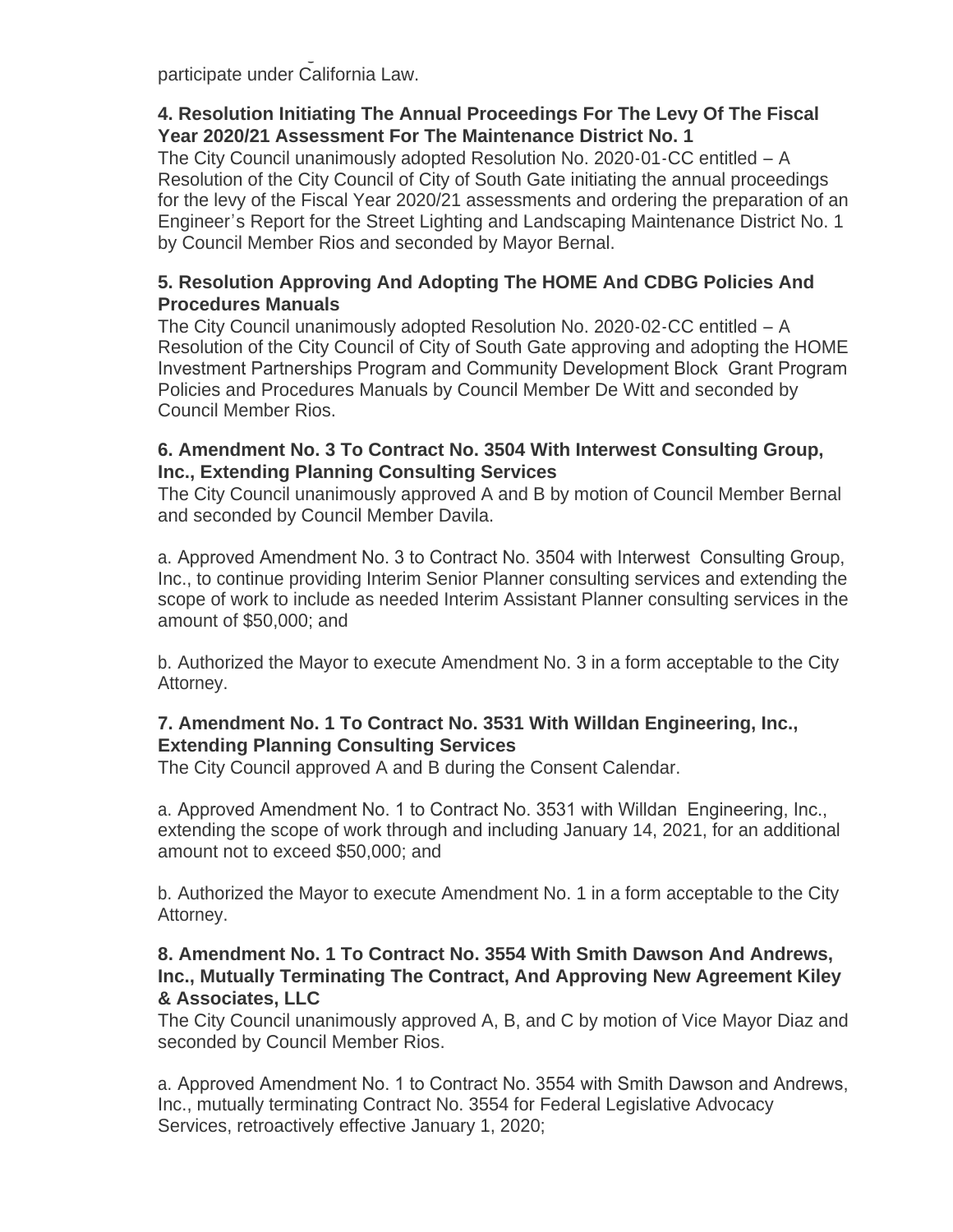b. Approved an Agreement (Contract No. 2020-01-CC) with Kiley & Associates, LLC to provide Federal Legislative Advocacy Services, retroactively effective January 1, 2020, through and including September 24, 2020, in an amount not to exceed \$32,555; and

c. Authorized the Mayor to execute Amendment No. 1 with Smith Dawson and Andrews, Inc., and the Agreement with Kiley & Associates, LLC in a form acceptable to the City Attorney.

#### **9. Agreement With METRO For Construction Of The Garfield Avenue And Imperial Highway Street Improvements Project**

The City Council unanimously approved A, B, and C by motion of Council Member De Witt and seconded by Council Member Rios.

a. Approved Funding Agreement (Contract No. 2020-02-CC) with the Los Angeles County Metropolitan Transportation Authority (METRO) to accept \$1,456,250 in Measure R Funds for construction of the Garfield Avenue and Imperial Highway Street Improvements Project (Project), City Project No. 413 -ST;

b. Appropriated \$1,456,250 in Measure R Funds to Account No. 311-790- 31-9433 (Garfield/Imperial Street Improvements) to fund this Project; and

c. Authorized the Mayor to execute the Funding Agreement in a form acceptable to the City Attorney.

EXCUSED FROM ITEM 10 At this time, Council Member De Witt were excused from participating on item10 and departed from the Council Chambers.

#### **10. Agreement With METRO For Construction Of The Firestone Boulevard At Otis Street Widening And Imperial Highway Median Project**

The City Council approved A, B, and C by motion of Mayor Bernal and seconded Council Member Rios.

a. Approved Funding Agreement (Contract No. 2020-03-CC) with the Los Angeles County Metropolitan Transportation Authority (METRO) to accept \$700,000 in Measure R Funds for the construction of the Firestone Boulevard and Otis Street Widening and Imperial Highway Median Project (Project), City Project No. 496-ST;

b. Appropriated \$700,000 in Measure R Funds to Account No. 311-790-31- 9457 (Firestone/Otis Widening and Imperial Hwy Median) to fund this Project; and

c. Authorized the Mayor to execute the Funding Agreement in a form acceptable to the City Attorney.

REJOINED MEETING Council Member De Witt rejoined the Council prior to the discussion on Item 11.

#### **11. Notice Of Completion For The Paramount Boulevard At Somerset Ranch Road Project**

The City Council unanimously approved A and B during Consent Calendar.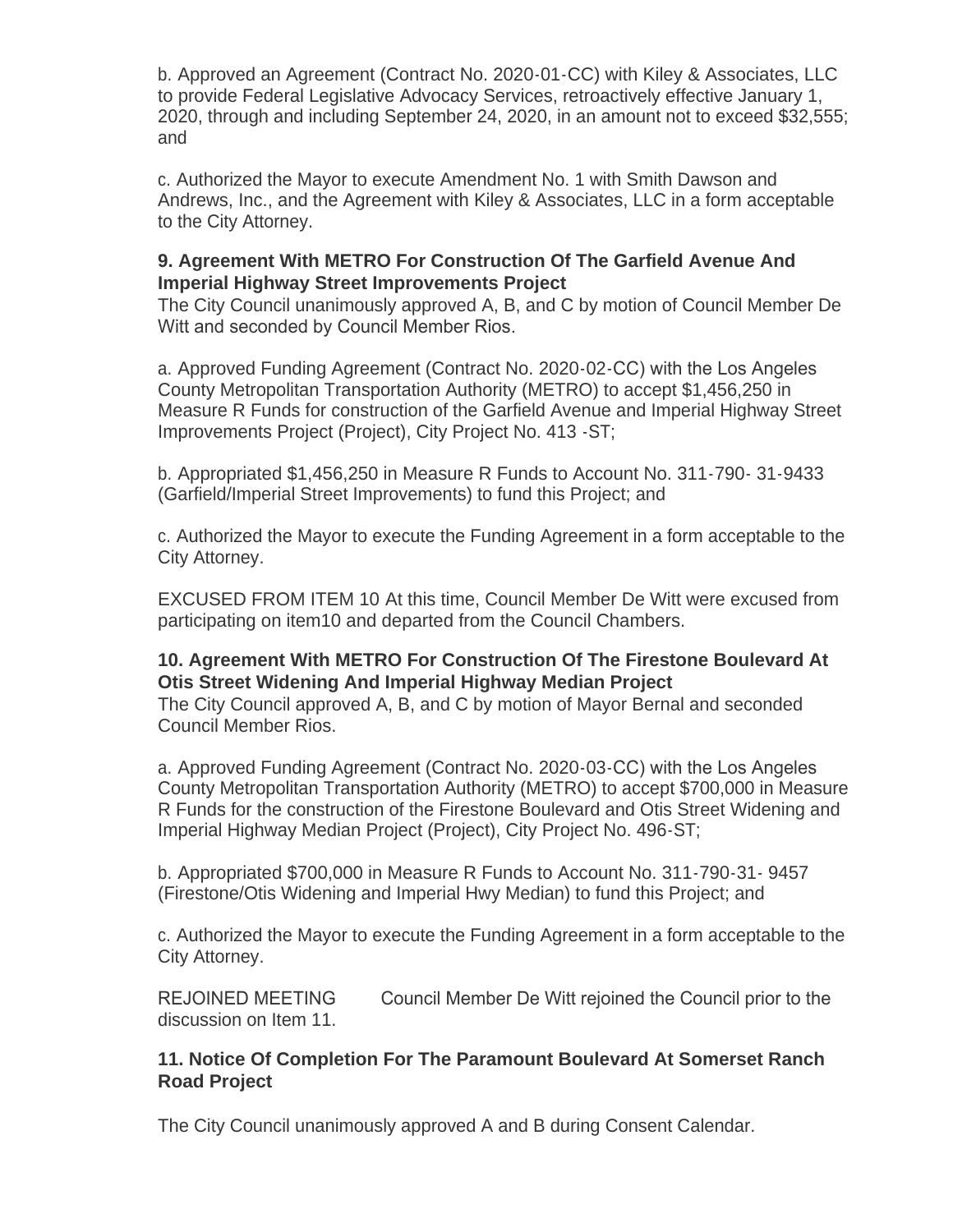a. Accepted completion of construction, effective November 26, 2019, of the Paramount Boulevard at Somerset Ranch Road Project, City Project No. 610- TRF, constructed by Elecnor Belco Electric Inc.; and

b. Directed the City Clerk to file a Notice of Completion with the Los Angeles County Registrar Recorder's Office.

#### **12. Minutes**

The City Council unanimously approved A and B during Consent Calendar.

a. Approved the Regular Meeting and Special Meeting minutes of November 26, 2019; and

b. Approved the Special Meeting minutes of December 10, 2019.

EXCUSED FROM ITEM 13 At this time, Mayor Bernal and Council Member Davila were excused from participating on item13 and departed from the Council Chambers.

# **Reports, Recommendations And Requests VIII.**

#### **13. Purchase Of Buses For The GATE Fixed Route Program**

The City Council approved Option A by motion of Council Member De Witt and seconded by Vice Mayor Diaz as amended to direct staff to work with Global Transit on exploration of grant funding for alternative fuel vehicles.

a. Approved a Purchase Order with Creative Bus Sales for the purchase of three Starcraft Class E buses for the GATE Fixed Route Program in the amount of \$447,555.84, through the Cal Act purchasing program, to replace buses that have reached and exceeded their useful life span; OR

b. Approving a Purchase Order with Creative Bus Sales for the purchase of two Starcraft Class E buses with appropriate conversion kits to run on Compressed Natural Gas (CNG) in the amount of \$372,462.02, through the Cal Act purchasing program to replace buses that have reached and exceeded their useful life span; OR

c. Approving a Purchase Order with Creative Bus Sales for the purchase of two allelectric buses in the amount of \$517,395.50, through the Cal Act purchasing program, and the purchase and installation of four charging stations in the amount of \$220,000 for a total of \$737,395.50;

d. Authorizing the City's Purchasing Division to issue a Purchase Order for this purchase in accordance with the City's purchasing ordinance and policies based on the option selected by the City Council; and

e. Authorizing the Deputy Director of Parks & Recreation to execute any additional documents as may be required to properly implement and manage this purchase.

Council Member Rios motioned to amend the motion to approve the purchase of two buses instead of three buses as recommended in Option A which died for lack of a second.

ROLL CALL: Vice Mayor Diaz, yes; Council Member Rios, yes; Council Member De